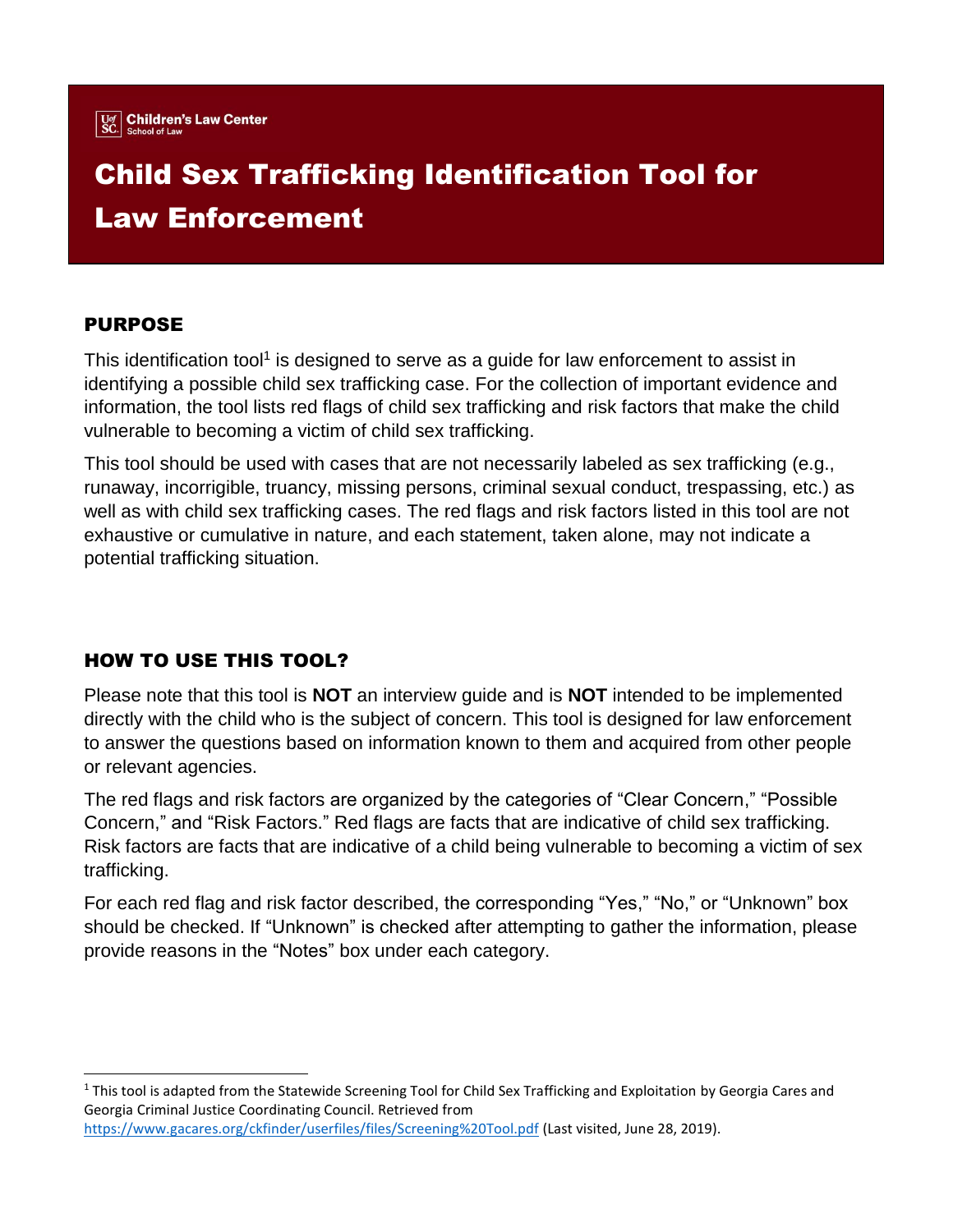## **Child Sex Trafficking Identification Tool for Law Enforcement**

| <b>Red Flags - Clear Concern</b>                                                               | <b>Yes</b> | <b>No</b> | <b>Unknown</b> |
|------------------------------------------------------------------------------------------------|------------|-----------|----------------|
|                                                                                                |            |           |                |
| The child engages in sexual act in exchange for shelter, drugs, money, alcohol,                |            |           |                |
| transportation, or any other items of value.                                                   |            |           |                |
| The child discloses exploitation followed by a withdrawal of allegation/recantation.           |            |           |                |
| There is a sexually explicit profile online found on community sites, internet classified ads, |            |           |                |
| and/or social media sites.                                                                     |            |           |                |
| The child is located in a hotel/motel/inn with unrelated adults.                               |            |           |                |
| There is evidence that the child has visited or frequented places such as: local hotels,       |            |           |                |
| strip clubs, truck stops, fake massage parlors, nail salons, bars, or escort services.         |            |           |                |
| The child has a previous record of a charge of "prostitution."                                 |            |           |                |
| The child has friends or relationships with individuals (including family) who have            |            |           |                |
| confirmed involvement in the commercial sex industry.                                          |            |           |                |
| There are reports of, or the child discloses multiple sexually transmitted                     |            |           |                |
| diseases/infections or multiple pregnancies.                                                   |            |           |                |
| The child does not know the identity of traveling companion.                                   |            |           |                |
| The child understands/uses trafficking-related terminology (e.g., "in calls," "out calls,"     |            |           |                |
| "escort," "Daddy," "the game," "the life").                                                    |            |           |                |
| The child receives repeated calls or texts from a "boyfriend" or a name/nick name (e.g.,       |            |           |                |
| "Daddy").                                                                                      |            |           |                |
| <b>Notes</b>                                                                                   |            |           |                |
|                                                                                                |            |           |                |
|                                                                                                |            |           |                |
|                                                                                                |            |           |                |
| <b>Red Flags - Possible Concern</b>                                                            | <b>Yes</b> | <b>No</b> | <b>Unknown</b> |
| The child is a chronic runway, has multiple runaways or unexplained overnight absences.        |            |           |                |
| The child has started accumulating new goods that are unexplained (e.g., cellphone,            |            |           |                |
| clothes, shoes, jewelry) and/or receiving expensive services (e.g., hair, nails).              |            |           |                |
| The child has an increase in income that is unexplained.                                       |            |           |                |
| Multiple children are with an unrelated single adult male.                                     |            |           |                |
| The child has possession of prepaid, debit or gift cards that are unexplained.                 |            |           |                |
| The child has possession of hotel keys or receipts that are unexplained.                       |            |           |                |
| The child has special marked tattoos, or branding on their body that is unexplained.           |            |           |                |
| The child has lied about his/her age.                                                          |            |           |                |
| The child has no identification or is not in control of his/her identification documents when  |            |           |                |
| it is expected that they should.                                                               |            |           |                |
| The child wears overtly sexualized attire or has suddenly changed their appearance to          |            |           |                |
| dress more provocatively.                                                                      |            |           |                |
| The child shows signs of physical trauma such as unexplained bruises, black eyes, cuts         |            |           |                |
| or other marks.                                                                                |            |           |                |
| The child lets others speak for them, or uses eye contact or hand signals to                   |            |           |                |
| communicate with others who are present.                                                       |            |           |                |
| The child has a significantly older "boyfriend" or "girlfriend."                               |            |           |                |
| The child has a history of DJJ involvement.                                                    |            |           |                |
|                                                                                                |            |           |                |
| The child is using substances on a regular basis.                                              |            |           |                |
| The child traveled to/from a different city or state.                                          |            |           |                |
| The child is very secretive about where they have been and with whom.                          |            |           |                |
| There is evidence that the child recently began using a street name or alias or is involved    |            |           |                |
| in gang activities.                                                                            |            |           |                |
| <b>Notes</b>                                                                                   |            |           |                |
|                                                                                                |            |           |                |
|                                                                                                |            |           |                |
|                                                                                                |            |           |                |